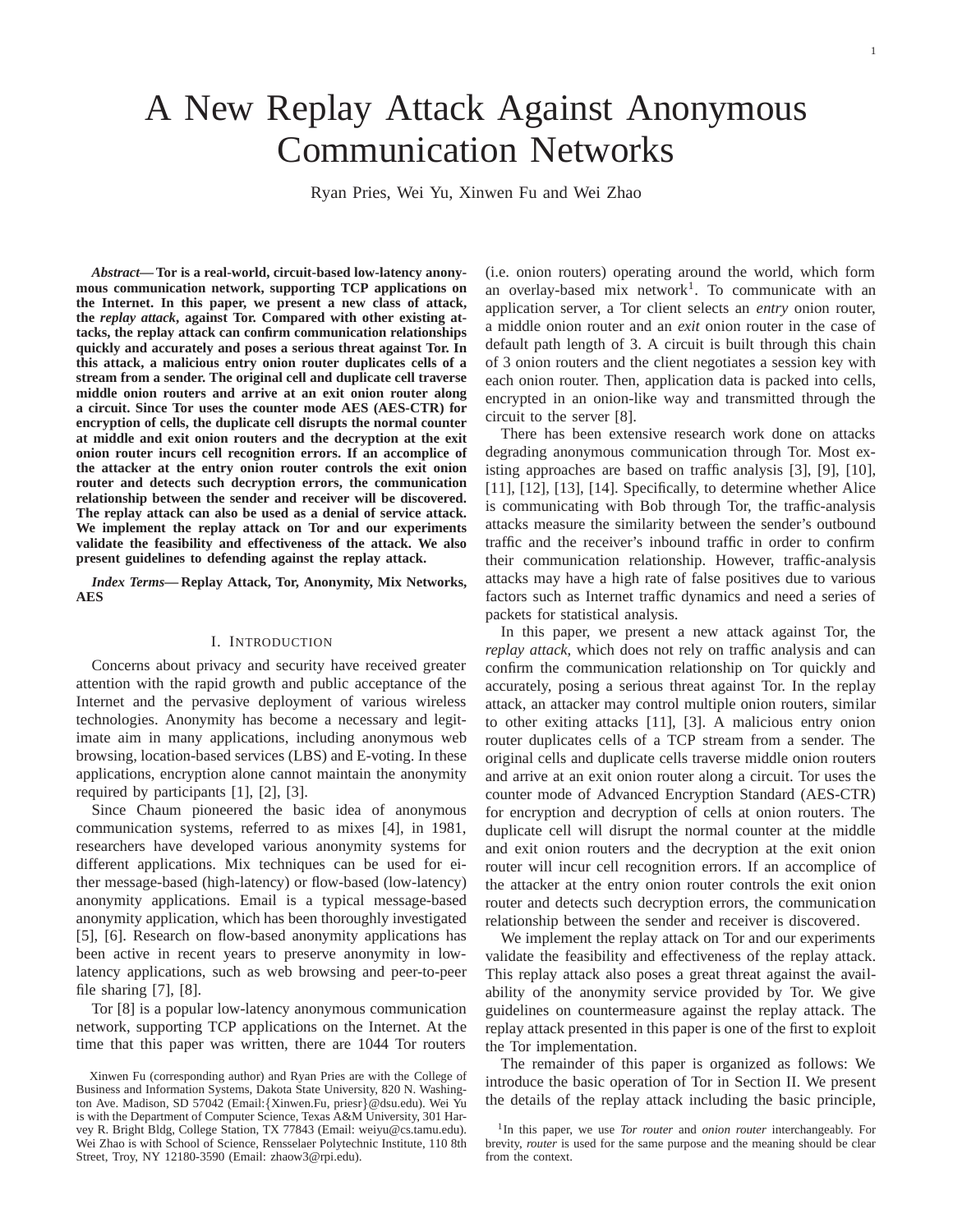algorithms and some discussion in Section III. In Section IV, we present our experiments on Tor to validate our findings. We give guidelines on countermeasures to the replay attack in Section V. We review related work in Section VI and conclude this paper in Section VII.

## II. BASIC OPERATION OF TOR

In this section, we introduce components of the Tor network, the basic operation of Tor, including circuit setup and its usage for transmitting anonymous TCP streams.

## *A. Components of the Tor Network*

Tor is a popular overlay network for anonymous communication on the Internet. It is an open source project and provides anonymity service for TCP applications [15]. Figure 1 illustrates the basic entities of Tor [16].

As shown in Figure 1, there are four basic entities:

- 1) *Alice* (i.e. *Client*). The client runs local software called an *onion proxy* (OP) to anonymize the client data into the Tor network.
- 2) *Bob* (i.e. *Server*). It runs TCP applications such as a web service and anonymously communicates with *Alice*.
- 3) *Onion routers (OR)*. Onion routers are special proxies that relay the application data between Alice and Bob. In Tor, Transport Layer Security (TLS) connections are used for the overlay link encryption between two onion routers. The application data is packed into equal-sized cells (512 bytes as shown in Figure 2) carried through TLS connections.
- 4) *Directory servers*. They hold onion router information. There are *directory authorities* and *directory caches*. Directory authorities hold authoritative information on onion routers. Directory caches download directories of onion router information from authorities. Clients download the onion router directory from directory caches.



Fig. 1. Tor Network

Functions of onion proxy, onion router and directory servers are integrated into the same Tor software package. A user can edit a configuration file and configure a computer to have any combination of those functions.

Figure 2 illustrates the Tor cell format. All cells have a three-bytes header, which is not encrypted in the onion-like fashion so that the intermediate Tor routers can see this header. The other 509 bytes are encrypted in the onion-like way. There are two types of cells: *control* cell in Figure 2 (a) or *relay* cell in Figure 2 (b). The control cell commands (*CMD*) are: *padding* (used for keepalive and optionally usable for link padding, although not used currently); *create* or *created* (used to set up a new circuit); and *destroy* (to tear down a circuit). The relay cell has an additional header (the relay header). There are numerous types of relay commands that routinely traverse the circuit, such as *relay begin*, *relay data*, *relay end*, *relay sendme*, *relay extend*, *relay drop*, and *relay resolve* (defined in or.h) [16]. We will explain them in later sections when we discuss Tor operations.



Fig. 2. Tor Cell Format [8]

## *B. Selecting a Path and Creating a Circuit*

To anonymously browse a web server, a client uses a way of source routing and chooses a series of onion routers from the locally cached directory, downloaded from the directory caches [17]. We denote the series of onion routers as the *path* through Tor [18]. The number of onion routers is referred to as the *path length*. We take the default path length of 3 as an example in Figure 1 to illustrate how the path is chosen. The client first chooses an appropriate exit onion router OR3, which should have an exit policy supporting the relay of the TCP stream from the sender. Then, the client chooses an appropriate entry onion router OR1 (referred to as the *entry guard*, which is used to prevent certain profiling attacks) and a middle onion router OR2.



Fig. 3. Tor Circuit Creation [8]

Once the path is chosen, the client initiates the process of creating a circuit over the path incrementally, one hop at a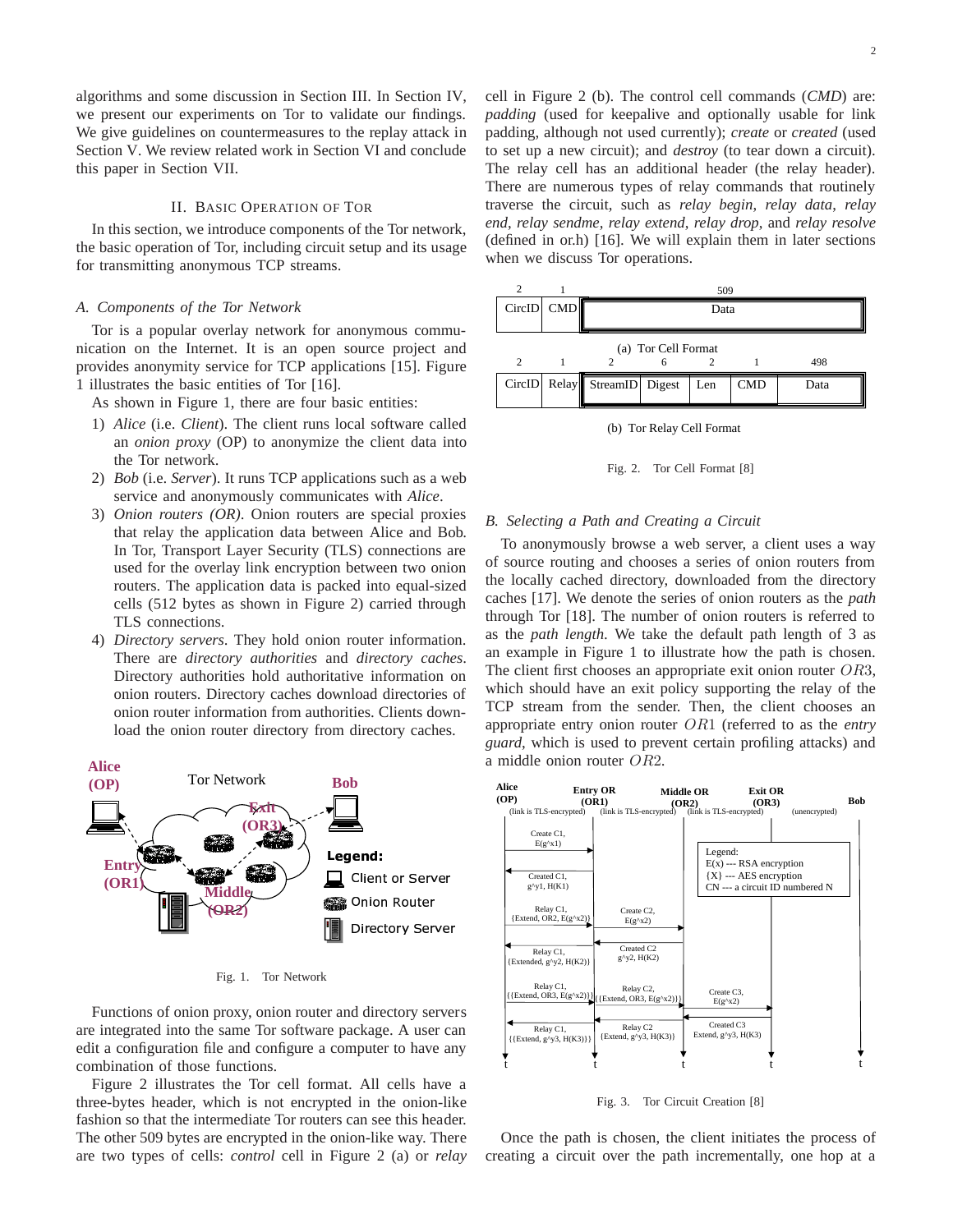time. Figure 3 illustrates the procedure of creating a circuit when the path has a default length of 3. Tor uses TLS/SSLv3 for link authentication and encryption. In Figure 3, *OP* first sets up a TLS connection with *OR1* using the TLS protocol. Then tunneled through this connection, OP sends a *create* cell and uses the *Diffie-Hellman* (DH) handshake protocol to negotiate a forward symmetric key,  $kf_1$ , and a backward symmetric key,  $kb_1$ , with *OR1*, which responds with a *created* cell. Therefore, a one-hop circuit, *C1*, is created.

To extend the circuit one hop further, the *OP* sends to *OR1* a *relay extend* cell, specifying the address of the next onion router, i.e., *OR2* in Figure 3. This *relay extend* cell is encrypted by AES in the counter mode (AES-CTR) with  $kf_1$ . Once *OR1* receives this cell, it decrypts the cell and negotiates secret keys with *OR2* using the DH handshake protocol. Therefore, a second segment *C2* of the 2-hop circuit is created. *OR1* sends *OP* a *relay extended* cell, which holds information for *OP* generating the shared secret keys, forward key kf<sup>2</sup> and backward key kb2, with *OR2*. This *relay extended* cell is encrypted by AES-CTR with key  $kb_1$ . *OP* will decrypt the *relay extended* cell and use the information to create the corresponding keys. Encryption of late cells by these secret keys uses AES-CTR too.

Consequently, to extend the circuit to a 3-hop circuit, *OP* sends *OR2* a *relay extend* cell, specifying the address of the third onion router, i.e., *OR3* in Figure 3, through the 2-hop circuit. As we can see, the cell is encrypted in an onion-like way [16]. The payload is first encrypted by  $kf_1$  and then by kf2. The encrypted cell, like an *onion*, becomes thinner when it traverses an onion router, which removes one layer of onion skin by decrypting the encrypted cell. Therefore, when *OR2* decrypts the cell, it discovers that the cell is meant to create another segment of the circuit to *OR3*. *OR2* negotiates with *OR3* and sends a *relay extended* cell back to *OP*. This cell is first encrypted by  $kb_2$  at *OR2* and then by  $kb_1$  at *OR1*. *OP* decrypts the encrypted backward onion-like cell and derives the shared secret keys with  $OR3$ , forward key  $kf_3$  and backward key  $kb_3$ .

In summary, *OP* negotiates secret keys with the three onion routers one by one and consequently creates a circuit along the path<sup>2</sup>. With the exception that the connection from the exit onion router to the server is not link encrypted, other connections along the path are protected by TLS within Tor. That is, cells encrypted in the onion-like way are also protected by link encryption.

## *C. Transmitting TCP Streams*

Without loss of generality, we will use a short TCP stream, transferring 5 bytes of data "Hello" from Alice (OP) to Bob, as the example to illustrate how a TCP stream is tunneled through the circuit that has already been created. Figure 4 illustrates this simple example. Recall that at this stage, a client's OP has established secret keys with other onion routers and can encrypt the application payload.

To transmit TCP data to Bob, Alice's application (such as web browser) contacts the OP, which is implemented as



Fig. 4. TCP Connection Creation on Tor

a SOCKS proxy locally. The OP learns the destination IP address and port. OP sends a *relay begin* cell to the exit router *OR3*, and the cell is encrypted  $\{\{\}Beqin < IP, Port>\}$  ${k_{f_3}}_{kf_2}$ , where the subscript refers to the key used for encryption of one onion skin. The three layers of onion skin are removed one by one each time the cell traverses an onion router through the circuit. When *OR3* removes the last onion skin by decryption, it recognizes the request of opening a TCP stream to the *port* at the destination *IP*, which belongs to Bob. Therefore, *OR3* acts as a proxy and builds a TCP connection with Bob and sends a *relay connected* cell back to Alice's OP. The OP then accepts data from Alice's application and transmits it to Bob through the circuit. The whole process is transparent to Alice, although she needs to configure her application to use the OP. When Alice's application has no data to transmit, it will tear down the connection to her OP. As shown in Figure 4, after 5 bytes of data "Hello" in a *relay data* cell is transmitted, Alice's application tears down the connection to *OP*. The OP then sends a *relay end* cell to *OR3* and *OR3* tears down the connection to Bob.

#### III. REPLAY ATTACK

In this section, we first introduce the basic principle of the replay attack and then present the detailed algorithms, followed by discussion.

#### *A. Basic Principle*

Figure 4 illustrates the basic principle of replay attack.



Fig. 5. Replay Attack on Tor

<sup>2</sup>Each onion router checks a flag within the cell to determine whether the cell reaches its end. In this way, the encrypted cell has a fixed size and its length does not swell as in the public key encryption case [4]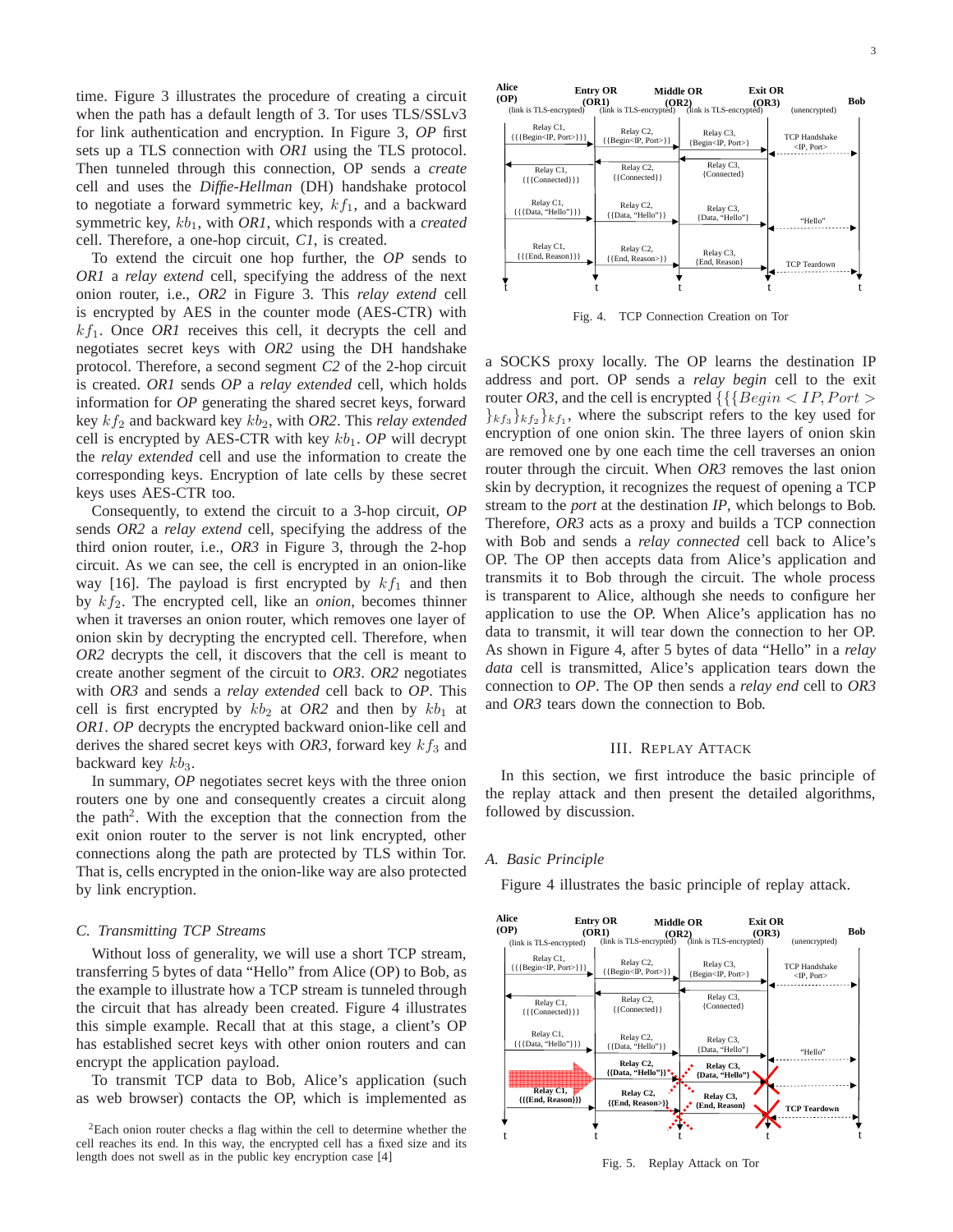Recall that the purpose of this attack is to confirm that Alice is communicating with Bob. Assume that an attacker can gain control of the entry and exit routers used by a given circuit. The attack starts from the malicious entry router. The entry router first attempts to identify a target cell from the TCP stream data on a circuit and duplicate that cell. When the cell is duplicated, the cell's source IP and the time of duplication will be logged. This duplicate cell traverses the circuit and consequently arrives at the exit router. The attacker at the malicious exit router should detect an error caused by this duplicate cell and record the time, the original cell's destination IP address and port. In this way, it is confirmed that the target cell is using the entry router and exit router. Since the entry router knows the sender of the cell is Alice and the exit router knows its receiver is Bob, the communication relationship between the sender and receiver is confirmed.

Now we explain in detail what causes the decryption error. When a data cell is duplicated at *OR1*, its decryption at *OR2* and *OR3* fails because the cell's onion layers are encrypted using AES in the counter mode and the counter is disturbed by the duplicate cell. In the counter mode, encryption and decryption need to keep a synchronized value, *a counter*. The encryption of a cell at the OP increases the AES counter by one. The three routers along the path increase the counter and decrypt the original cell successfully. When *OR1* duplicates a cell, the duplicate cell causes *OR2* and *OR3* to increase the counter and this takes the client and routers out of synchronization. In the current Tor implementation, default actions to this alarm are: *OR3* tears down the circuit and the client builds another circuit for continuous communication.

## *B. Algorithms*

We implement the replay attack based on the Tor release version of  $0.1.1.26<sup>3</sup>$ . To implement the replay attack, we need to modify the source code of the client, entry router and exist router. To make the replay attack successful, selecting the cell to be duplicated at the entry router and confirming the duplicate cell at the exit router are two important issues in the replay attack. We will present the detailed algorithms in the following.

*1) Selecting Cells To Be Duplicated:* At an entry router, an attacker needs to carefully identify the cell to be duplicated. If a cell is selected during the circuit setup process, the duplicate cell passing through the entry router will cause numerous protocol errors and immediately cause circuits to fail upon their creation. Therefore, the replay attack needs to duplicate cells of TCP stream data. Because cells are encrypted, the only information we know about the cells are the circuit ID and cell's type (control or relay) in the cell header at *OR1*. Obviously, the replay attack shall only work with relay cells. There are various feasible ways of determining the relay cells. From the process of creating a circuit in Figure 3, the attacker can determine when the circuit is built and TCP stream relay starts. Since the default path length is 3, the circuit is built if one *Create* and two *Relay* cells are transmitted on the forward path, and one *Created* cell and two *Relay* cells on the backward path.

<sup>3</sup>Newer versions of Tor have not changed the algorithms involved in this paper.

To detect cells containing TCP data, an attacker can observe if a connection is built from the exit Tor router to a server. Recall that an exit Tor router acts as a normal proxy and creates a TCP connection to the server. A connection setup between the exit to a server indicates that some client has started a TCP session communicating with the server. The connection teardown between the exit to the server indicates that the client stops the TCP session. The malicious exit router can detect such behavior and buffer cells containing TCP data for later replay.

The attacker can even use a loop-control style to detect the status of the TCP stream. The attacker at the exit router has the full information of the target TCP connection and notifies the attacker at the entry router *OR1*. The attacker at *OR1* can then choose which cells to duplicate. Since the attacker at the exit router knows everything about the TCP connection, it can also duplicate the response cells back to the client and the attacker at *OR1* can detect the duplicate cells.

The attacker can choose an appropriate time for replaying cells. Recall that once the replay happens, the corresponding circuit cannot be used any more because the AES counter is disturbed along the path. If the attacker replays the cells when a TCP connection is still running, the circuit will be torn down and the client will use other circuits to continue the TCP connection. The attacker may also replay the cells when the circuit is not occupied by any TCP connection and before the circuit is torn down normally. Such an attack will not degrade the TCP performance very much and can be stealthy.

*2) Confirming Duplicate Cells:* Recall that when the cell duplication is applied at a malicious entry router, decryption errors will happen at the exit onion router if the TCP stream is using that circuit. The exit router records the destination IP address, port number and time stamp, and the entry router records the time stamp of duplicate cells. We use Network Time Protocol (NTP) to synchronize the time of the entry router and exit router. By correlating the time of sending the duplicate cell with time of the decryption error ocurring, we can confirm that the decryption is actually caused by cell duplication. In addition, since the entry router knows the sender of the TCP stream and the exit router knows the receiver of the TCP stream, the communication relationship between the sender and receiver is confirmed.

## *C. Discussion*

As discussed above, the replay attack enables fast and accurate confirmation of the communication anonymized by Tor, posing great threats to the anonymity service. We now discuss it from various perspectives, such as its malicious impact, the issue of controlling Tor routers, and noise reduction.

*1) Broad Impacts:* The replay attack is a very powerful one. As we can see, to identify the communication relationship of a TCP stream, the attack is only based on one single duplicate cell. The determination of duplicate cells is quite simple and can be carried out quickly and accurately. This makes the replay attack quite different from other existing traffic-analysis attacks, which requires tuning parameters and balancing the trade-off between the false positive and detect rate [19], [10], [3], [11], [13], [20]. The replay attack is also robust to the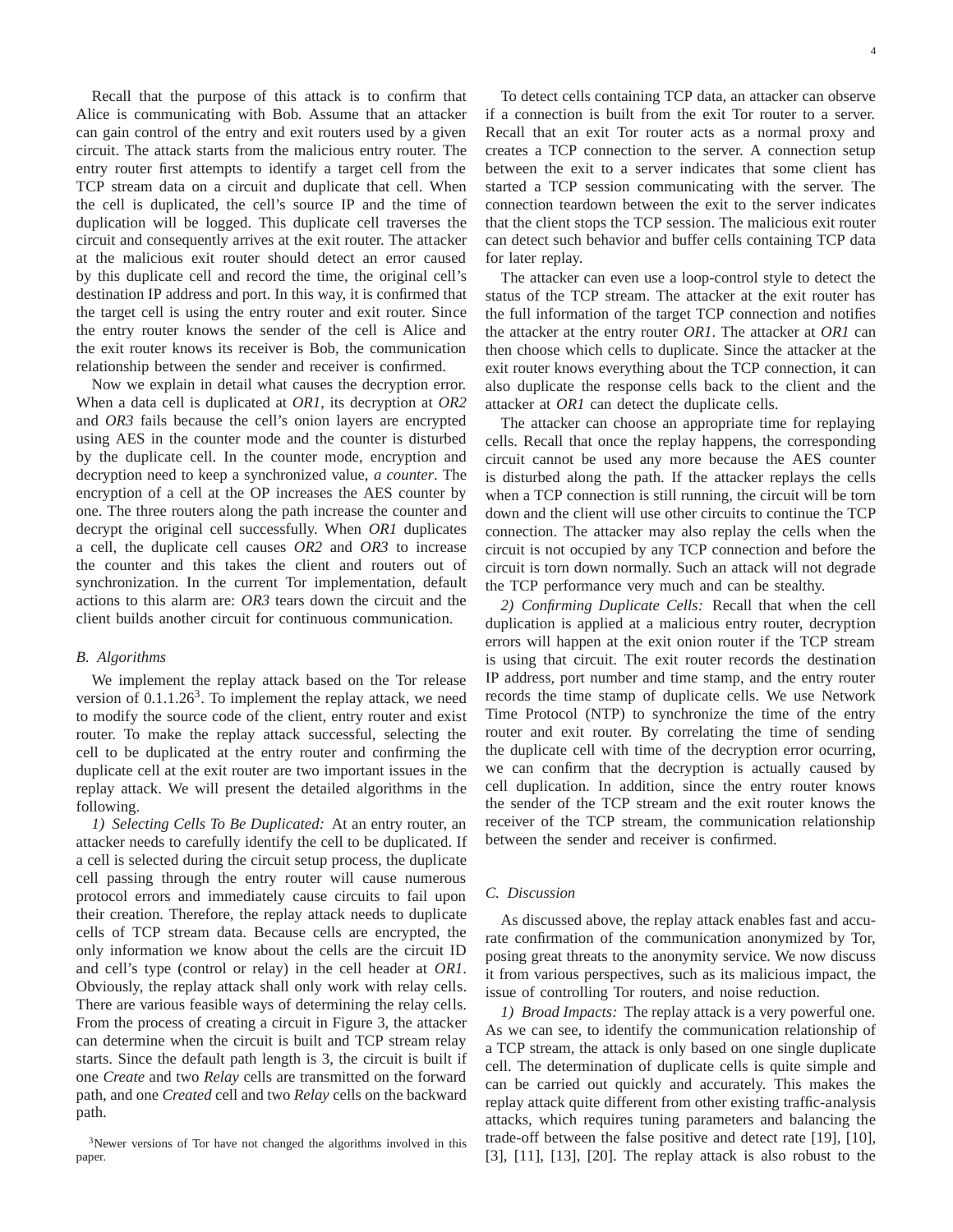network size, traffic dynamics, and other anti-traffic analysis strategies such as batching schemes [2], [21].

The replay attack can be malicious in various ways against the privacy service provided by Tor. First, it can be used to randomly profile both clients and servers hidden by Tor. For any client who uses a circuit across the entry router and exit router, the attacker can discover their Internet behavior and compromise their privacy. Second, the replay attack can also be used to launch additional attacks, such as denial-of-service. If the malicious entry router generates duplicate cells, it will cause corresponding exit routers to tear down connections. This may slow down Tor if there exist multiple malicious entry routers which keep sending such replay cells. In addition, Tor directory authorities monitor the activities of routers and may blacklist those routers which unexpectedly drop connections. Although those malicious entry routers are the root cause of the connection drop, those innocent exit routers become scapegoats. Due to the anonymity maintained by Tor, it is not trivial to trace back those malicious entry routers.

*2) Controlling Onion Routers:* We have assumed that the attacker controls some entry and exit routers. This is a reasonable assumption due to the principle of Tor design, e.g., voluntary-oriented operation. Anyone can set up entry routers and exit onion routers. As long as a router has a self-designed exit policy enabling access to external services, this router becomes an exit router. To become an entry router, a Tor router must meet some criteria. If a router has a mean time between failure (MTBF) not less than the median for active routers or at least 10 days, it becomes a *stable* router. A stable router can be promoted to an entry guard if its bandwidth is either at least the median among known active routers or at least 250KB/s [17]. This set of criteria are not difficult to meet in the real-world. Experiments in Section IV-B will confirm this claim.

The replay attack can be more flexible. The requirement of a malicious exit router is not necessary in the replay attack if an attacker can monitor outbound stream from an exit router. This kind of traffic monitoring capacity has been widely used by other exiting attacks [19], [10], [3], [11], [13], [20]. To this end, using various network traffic monitoring tools, the attacker can record the destination address and port of outbound TCP streams from an exit router. If the duplicate cell is identified at an entry onion router and a TCP stream from this exit router aborts abruptly, this gives a positive sign that the TCP stream from the sender travels along that exit router, addressed to the corresponding receiver.

*3) Noise Reduction:* We will now discuss the noise reduction related to the replay attack. The false positive of this attack comes from unexpected decryption errors caused by non-duplication events. Based on our month long experiments on exit routers in Tor, we have not recorded such unexpected errors. This confirms that the false positive rate of the replay attack against Tor is very low.

In order to further decrease the false positive rate, the attacker may replay multiple buffered cells from a single TCP stream at the same time. For each duplicate cell, we assume that the detection rate and false positive rate of the replay attack is  $p_d$  and  $p_f$ , respectively. We now derive the detection rate  $P_D$  and false positive rate  $P_F$  for replaying n duplicate cells. When  $n$  decryption errors is detection at the

#### IV. EVALUATION

 $P_F = p_f^n$ . Therefore, by choosing an appropriate n, an attacker can achieve a high detection rate and small false positive rate.

In this section, we use a real-world implementation to investigate the effectiveness and feasibility of the replay attack.

### *A. Experiment Setup*

We carry out the experiment on Tor [22]. Figure 6 shows the experimental setup. We use two malicious onion routers as the Tor entry onion router and exit onion router. The entry router, client (Alice) and server (Bob) is located in an office on campus<sup>4</sup>. The exit onion router is located in an off-campus location. Machines on campus and off-campus are on different public IP segments connecting to different ISPs.



Fig. 6. Experiment Setup

To reduce the impact of the replay attack on Tor's normal behavior, we conduct experiments in a partially controlled environment. We change segments of Tor client code for debugging purposes. The Tor client would only build circuits through the designated malicious exit onion router and the designated entry onion router in Figure 6. The middle onion router is selected using the normal Tor routing selection algorithm. Recall that the goal of the replay attack is to confirm that the client is communicating to the server. We create a small client and server application to send and receive data through TCP. The test server binds to port 41 and receives packets and displays relevant connection information to the screen for debugging and measurement. The Tor client utilizes *tsocks* [23] to automatically transport its outbound TCP stream through the OP using SOCKS. By using the Tor configuration file and manipulating parameters, such as *EntryNodes*, *ExitNodes*, *StrictEntryNodes*, and *StrictExitNodes* [18], we setup the client to select the malicious onion routers along the circuit. The exit onion router uses the default exit policy from Tor and the entry onion router's exit policy only allows it to be used as an entry or middle onion router.

#### *B. Experimental Results*

The publicly available bandwidth information of onion routers from the Tor directory servers confirm that the set of

<sup>&</sup>lt;sup>4</sup>The office is located at Dakota State University campus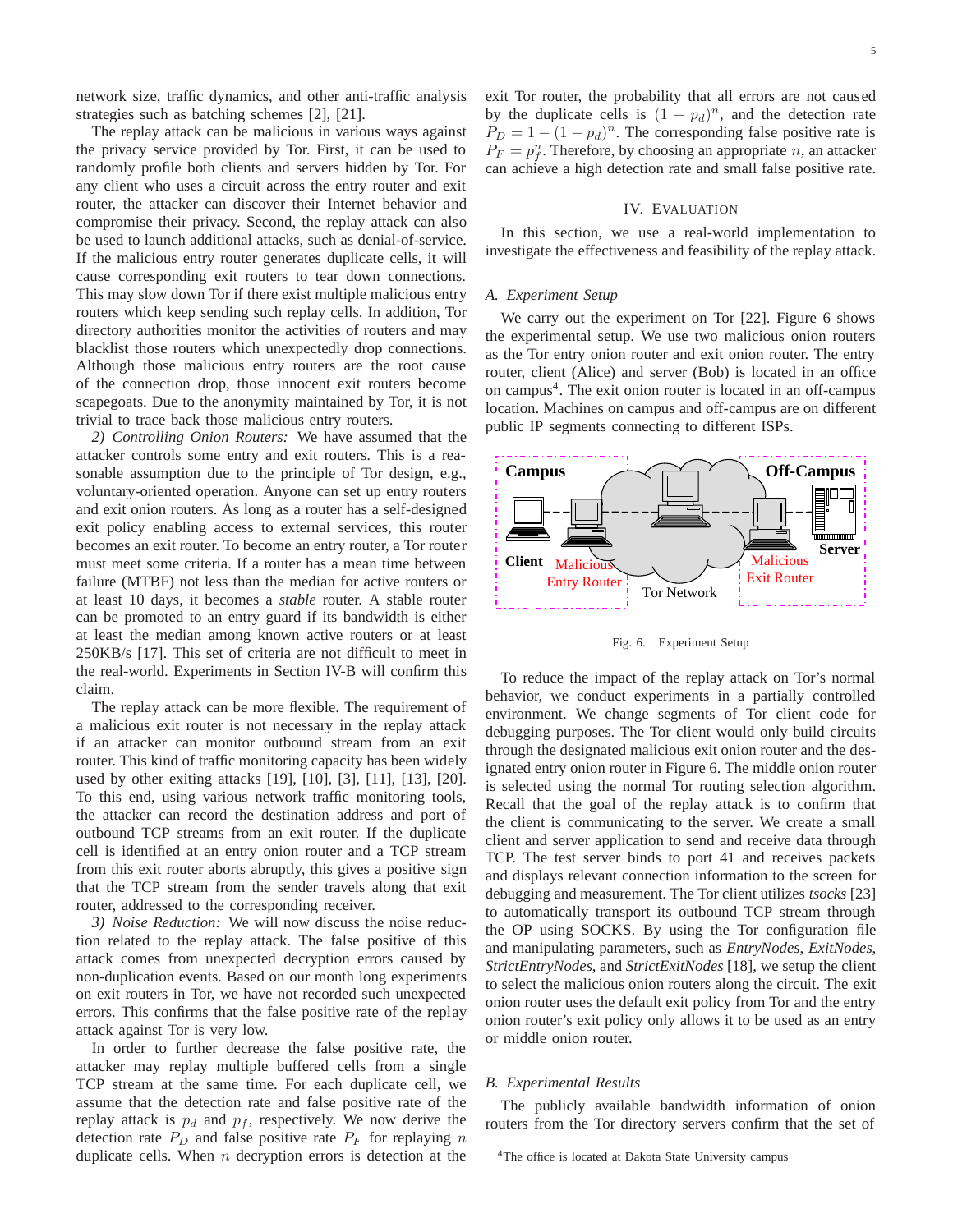criteria for becoming an entry onion router are not difficult to meet. Figure 7 shows the onion router's bandwidth distribution on Tor based on directory information collected 10:30am on August 18, 2007. The mean value of the bandwidth is only around 57KB/s. After running for about 5 days, our entry router with a bandwidth of 200KB/s became an entry guard.



Fig. 7. Onion Routers' Bandwidth Distribution on Tor: Bandwidth Median=57KB/s; (a) Box and Whisker Plot of Bandwidth; (b) Cumulative Distribution Function of Bandwidth



Fig. 8. Correlation Between Time of Duplicating Cells and Time of Detecting Decryption Error

In our experiments, the client sends a message packed in one cell to the server every 10 seconds. The revised code for the entry onion router records the time of duplicating the data cell. and the revised code for the exit onion router records the time of decryption error and carry out the detection. We use the *correlation coefficient* r to measure the strength of correlation between the time of generating duplicate cells and the time of observing decryption errors. Correlation coefficient

is defined in

$$
r = \frac{\sum\limits_{x,y} (x - \bar{x})(y - \bar{y})}{\sqrt{\sum\limits_{x} (x - \bar{x})^2} \sqrt{\sum\limits_{y} (y - \bar{y})^2}},\tag{1}
$$

where  $x$  is the time of cells duplicated at the entry onion router and  $y$  is the time of decryption errors incurred at the malicious exit.  $\bar{x}$  and  $\bar{y}$  are the mean values of x and y, respectively.

Figure 8 shows relationship between the time of duplicating data cells and the time of decryption errors. As we can see from this figure, there is a perfect positive match, since the actual correlation coefficient between them is *one*. This strongly confirms that the replay attack can indeed confirm the communication relationship if the sender and receiver are using Tor. In addition to its accuracy, the replay attack can be very fast, since it only needs to launch and recognize a single duplicate cell.

#### V. GUIDELINE OF COUNTERMEASURES

We have demonstrated the threat of the replay attack against Tor. We now discuss possible countermeasures to this attack.

*1) Minimizing Number of Compromised Entry Routers:* Recall that the replay attack requires an attacker to fully control at least one entry onion router, which may advertise the false bandwidth resource and promote compromised servers to be entry onion routers of Tor. There are two possible ways to minimize the chance that compromised servers become entry onion routers. First, the path selection algorithm may be evolved and select only fully trusted and dedicated ones through strict authentication and authorization. Second, countermeasures may be developed to detect false bandwidth advertisements from an attacker's Tor router trying to become Tor entry guards (Sybil attacks) [24]. For example, Tor's path selection protocol can be augmented to allow onion routers to proactively monitor each other and validate other onion routers' bandwidth [25]. A reputation system could also help facilitate this countermeasure. In this way, the attacker will have less of a chance to control the entry onion router and the effectiveness of replay attack will be reduced. However, this approach cannot completely address the replay attack, since the attacker can still contribute high bandwidth if it has the resources.

*2) Monitoring Duplicate Cells.* Recall that the replay attack needs to send the duplicate cells. If duplicate cells can be detected and drop at the middle router before they reach the exit onion router, the effectiveness of the attack will be significantly reduced. To this end, one naive way is to allow the middle onion router along the circuit to detect duplicate cells by buffering historical cells. However, this will give more overhead to onion routers, since Tor requires using a pair of memory buffers for reading and writing data from each TCP stream [26].

Another way to detect the replay attack is to have the Tor clients and exit routers monitor the connection for abnormality. Since the replay attack will cause connections to be torn down and a client to switch to another circuit, a frequent such connection teardown and circuit switch may indicate the possibility of the replay attack. But the client cannot rely on the reported reason of circuit teardown for this monitoring